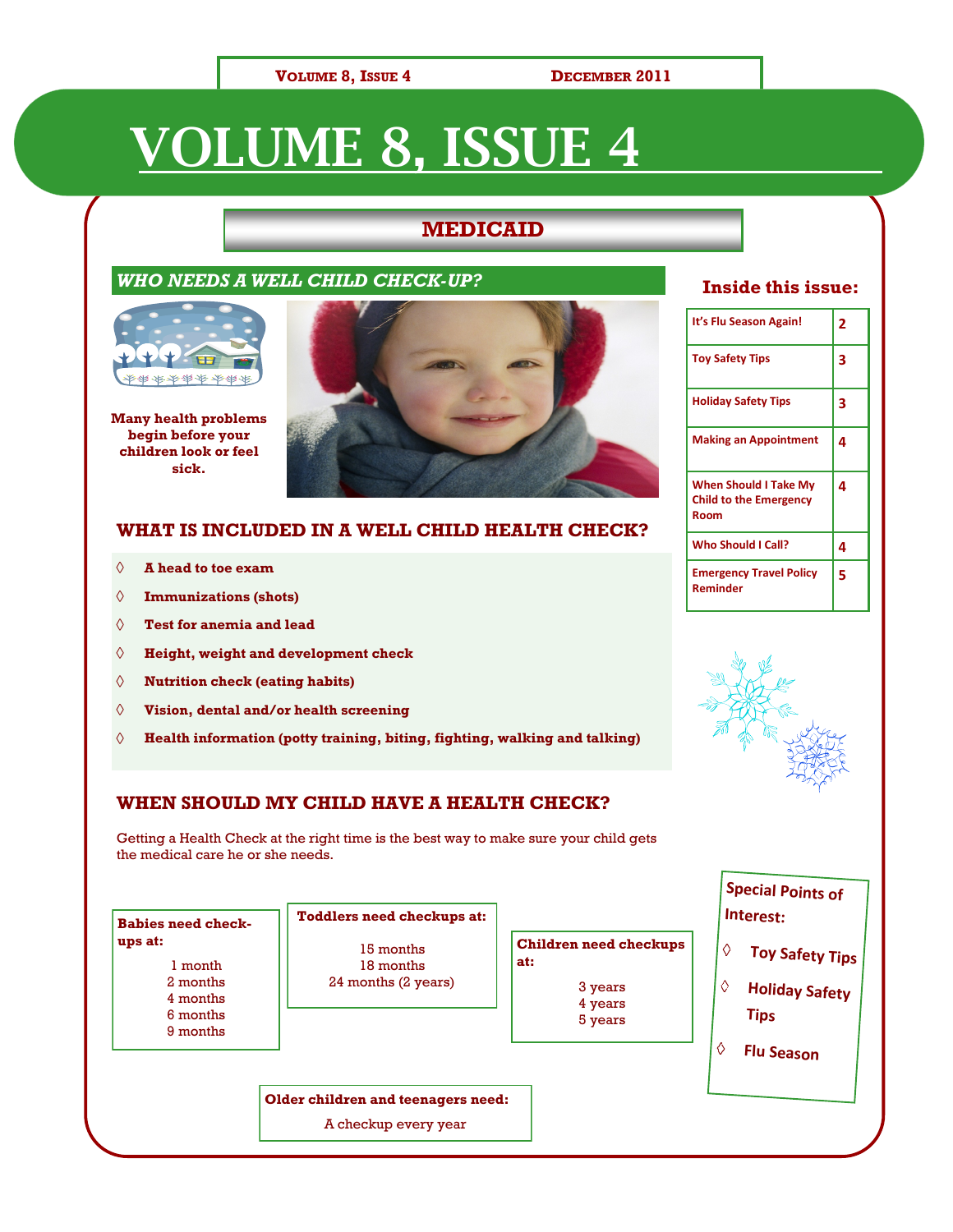#### **Page 2**

# **IT'S FLU SEASON AGAIN!!!**

While you can catch the flu (influenza) any time of the year, the virus is most common in the US between October and May and peaks around January or February. Since flu strains often change from year to year and the vaccine's effects may weaken after a season or two, everyone over the age of 6 months is advised to get a flu shot each season. What is the flu?

The influenza virus causes serious illness that may result in hospitalization or death. It mostly affects the breathing system, but may also affect the whole body. The flu season usually starts in the fall and ends in the spring.

### **Signs of the flu**

All flu viruses cause a respiratory illness that can last a week or more. Flu symptoms include:

- A sudden fever (usually above 101°F or 38.3°C)
- Chills and body shakes
- Headache, body aches, and being a lot more tired than usual
- Sore throat
- · Dry, hacking cough
- Stuffy, runny nose

### **Keep flu germs from spreading**



The flu virus spreads easily through the air with coughing and sneezing, and through touching things like doorknobs or toys and then touching your eyes, nose, or mouth. Here are some tips that will help protect your family from getting sick.

- $\sqrt{ }$  Everyone should wash their hands often. You should use soap and warm water for at least 20 seconds. That is about as long as singing the "Happy Birthday" song 2 times. And an alcohol-based hand cleanser or sanitizer works well too. Put enough on your hands to make them all wet, then rub them together until dry.
- $\sqrt{\phantom{a}}$  Teach your child to cover his or her mouth and nose when coughing or sneezing. Show your child how to cough into the elbow or upper sleeve (not a hand) or use a tissue.
- $\sqrt{\phantom{a}}$  Throw all tissues used for runny noses and sneezes in the trash right away.
- $\sqrt{\phantom{a}}$  Wash dishes and utensils in hot, soapy water or the dishwasher.
- $\sqrt{\phantom{a}}$  Don't let children share pacifiers, cups, spoons, forks, washcloths, or towels without washing. Never share toothbrushes.
- $\sqrt{ }$  Teach your child to try not to touch his or her eyes, nose, or mouth.
- $\sqrt{\phantom{a}}$  Wash doorknobs, toilet handles, countertops, and even toys. Use a disinfectant wipe or a cloth with soap and hot water. (A disinfectant is a cleaner that kills germs.)

### **Keep your child home**

Your child should stay home at least 24 hours after his or her fever is gone. Start counting time after you stop giving your child fever medicines like acetaminophen or ibuprofen. A temperature of 100.4°F (38°C) or higher is a sign of fever. Check with your child's school or child care center to find out its rules about children staying home when they are ill.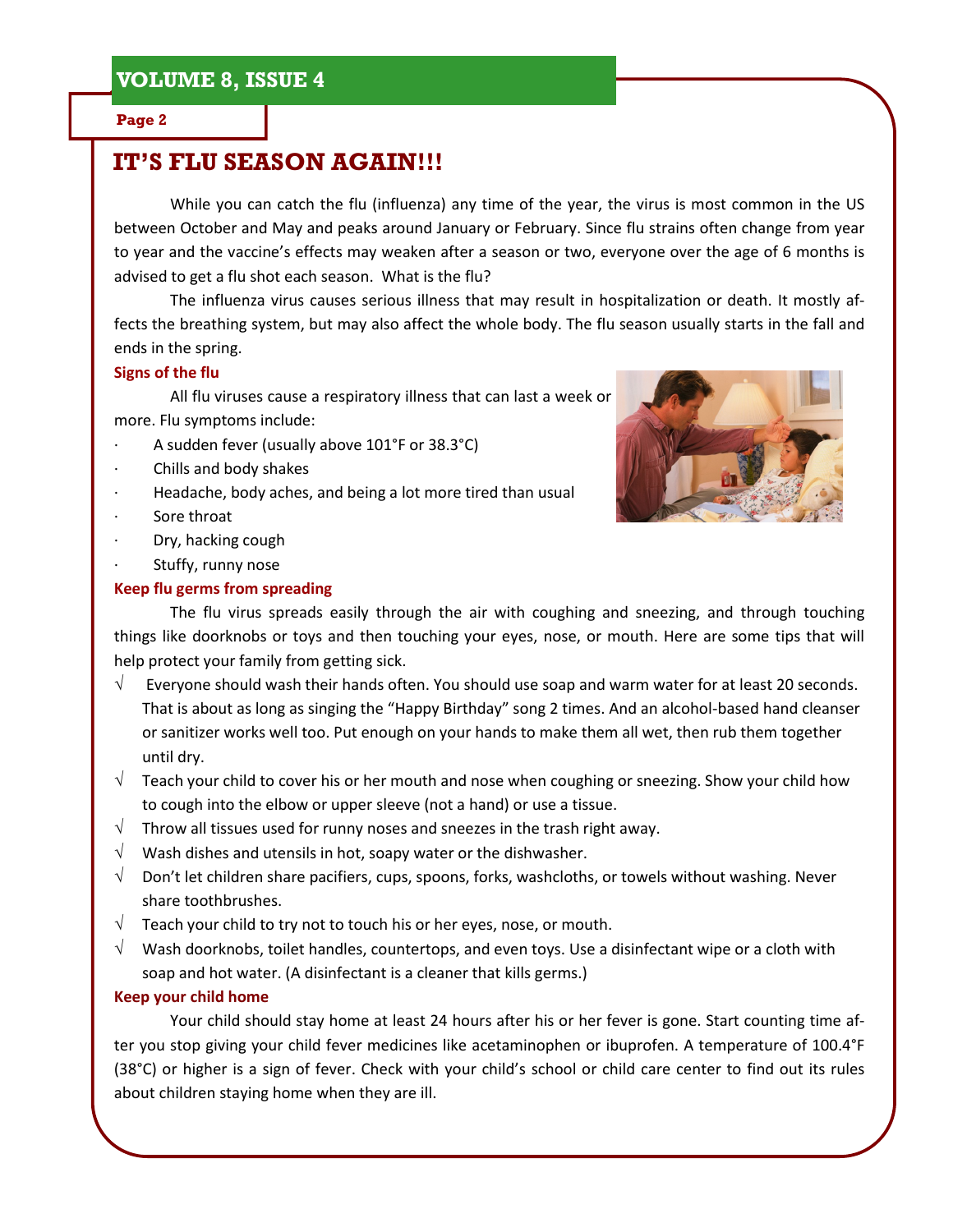# **Toy Safety Tips** Page 3

- Select toys to suit the age, abilities, skills and interest level of the intended child. Toys too advanced may pose safety hazards for younger children.
- $\Diamond$ Before buying a toy or allowing your child to play with a toy that he or she received as a gift, read the instructions carefully.
- To prevent both burns and electrical shocks, don't give young children (under age ten)  $\Diamond$ a toy that must be plugged into an electrical outlet. Instead, buy toys that are battery -operated.
- $\Diamond$ Children under age three can choke on small parts contained in toys or games. Government regulations specify that toys for children under age three cannot have parts less than 1 1/4 inches in diameter and 2 1/4 inches long.
- Children can have serious stomach and intestinal problems—including death—after swallowing button  $\Diamond$ batteries and magnets. Keep them away from young children and call your health care provider immediately if your child swallows one.
- $\Diamond$ Children under age 8 can choke or suffocate on un-inflated or broken balloons. Remove strings and ribbons from toys before giving them to young children.
- $\Diamond$ Watch for pull toys with strings that are more than 12 inches in length. They could be a strangulation hazard for babies.
- Parents should store toys in a designated location, such as on a shelf or in a toy chest, and keep older kids'  $\Diamond$ toys away from young children.

# **Holiday Safety Tips**

1. **Teach your children to stay with you at all times while shopping.** They should always check first with you or the person in charge before they go anywhere. Always supervise your children in a public facility and accompany young children to the restroom.

2. **Make a plan in case you become separated.** Have older children meet you in a pre-designated spot (e.g. the sales counter or mall information booth). Teach younger children to look for people who can help within the store or mall — a uniformed security officer, a salesperson with a nametag, a mother with children, etc. They should never leave the store/mall or go to the parking lot to look for you or your car.

3. **Turn shopping trips into opportunities for your children to practice these "safe shopping" skills.**

4. **Leave clothing that displays your children's names at home**, as it can prompt unwelcome attention from people who may be looking for an opportunity to start a conversation with your children.

5. **Never leave children in toy stores or public facilities** (e.g. video arcades, movie theaters, playgrounds) and expect store personnel to supervise your children.

6. **Have older children take a friend**, if you allow them to go shopping or to public functions without you. It's more fun and much safer. Older children should check in with you on a regular basis while they are out. Agree on a clear plan for picking them up including: where, what time, and what to do in case of a change in plans.

7. **Make other arrangements for child care**, if you feel that you will be distracted during holiday shop-

ping.



 **Happy Holidays** 



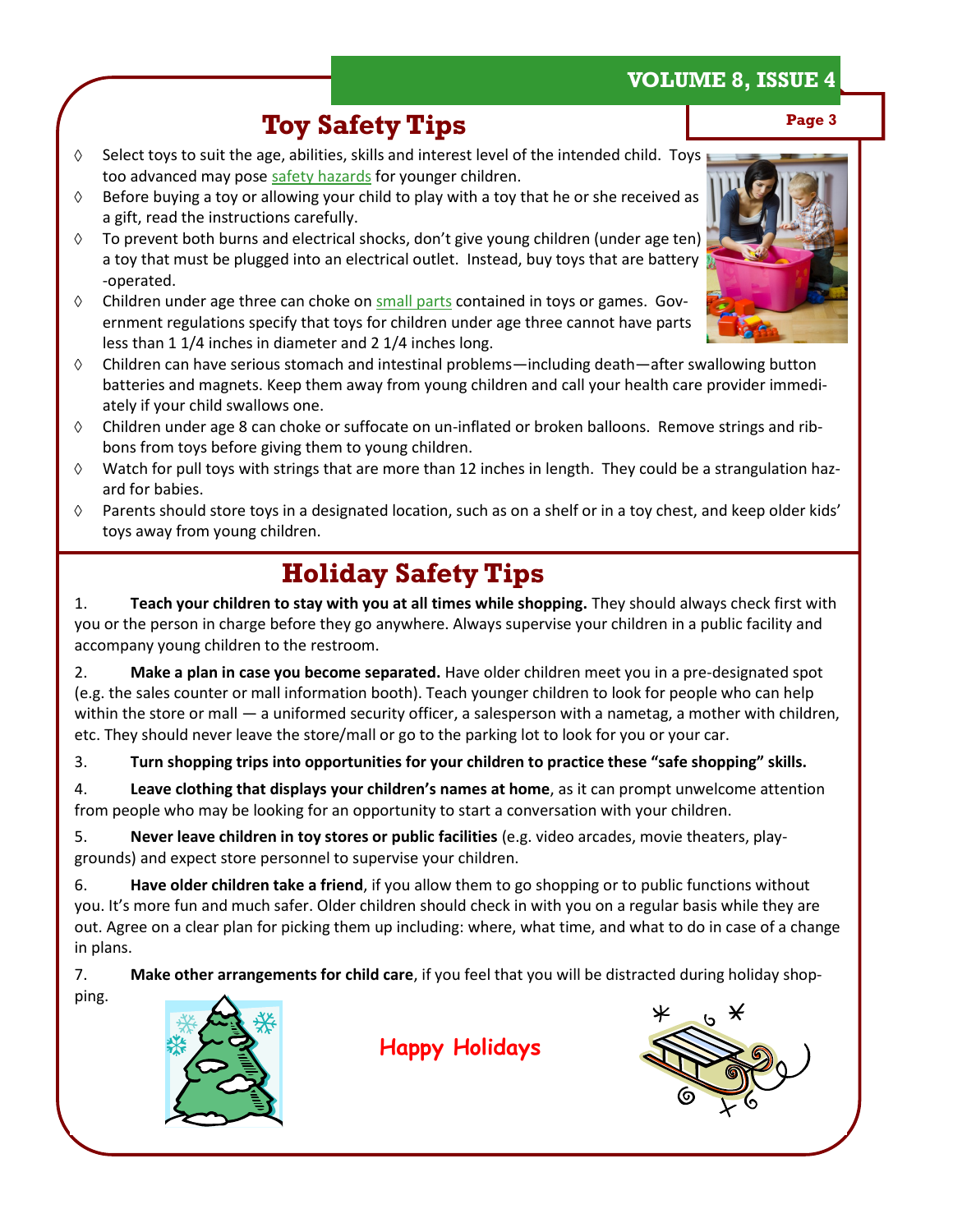#### **Page 4**

### **WHERE SHOULD I TAKE MY CHILD FOR CHECK-UPS?**

- Your doctor, a clinic, health center, or local health department can provide Well Child Health Checks. It is best to establish a "Medical Home," a place that coordinates all your health care needs. Have your "Medical Home" keep track of your child's history.
- For dental exams, make an appointment with a dentist in your area.

### **MAKING AN APPOINTMENT**

- You make an appointment directly with your child's doctor or dentist office. It is important to ask if they will accept Medicaid when making the appointment. If they do not, you will need to find another doctor or dentist.
- It is important for you to keep your child's appointment. The doctor and dentist reserve time especially for your child. If you cannot keep your child's appointment, call and tell them as soon as possible.
- When you go for your child's appointment, take your child's Medicaid card and immunization record.

### **WHEN SHOULD I TAKE MY CHILD TO THE EMERGENCY ROOM?**

Emergency rooms are for emergencies and life-threatening situations, and should not be used for any other purpose. Emergency room care is expensive and can contribute to longer wait times. Do not go to the emergency room for care that should take place in a health provider's office, such as sore throats, colds, flu, earache, minor back pain and tension headaches.

Emergency care is covered 24 hours a day, 7 days a week. An emergency is a serious threat to your child's health. If you believe your child has an emergency, go to the nearest emergency room or call 911. Some examples of emergencies are:

\*Trouble breathing \*Bleeding that does not stop



\*Chest pain \*Vomiting blood

### **WHO SHOULD I CALL?**

- If you have any questions on your Medicaid benefits please contact ACS at (800) 251-1269 or use the Client Web ♦ Portal at http://wyequalitycare.acs-inc.com.
- $\Diamond$  For Children's Special Health (CSH) eligibility, call your local Public Health Nursing (PHN) office. For information on services and limitations for CSH programs, call (307) 777-7941 or (800) 438-5795.
- ♦ For prescription services, call the Pharmacy Help Desk at (877) 209-1264.
- ♦ For travel reimbursement, call (800) 595-0011.
- $\Diamond$ To apply for assistance in purchasing nutritional food items (i.e. formula, juice, milk, eggs, etc) through the Women, Infants, and Children (WIC) program, contact your local WIC office or call 1-800-994-4769.
- ♦ To talk to a health coach or a nurse, contact APS at (888) 545-1710.

For children enrolled in Kid Care CHIP:

- If you have any questions on your Kid Care CHIP health or vision benefits, please contact Blue Cross Blue Shield of ♦ Wyoming at (800) 209-9720.
- $\Diamond$ If you have any questions on your Kid Care CHIP dental benefits, please contact Delta Dental at (800) 732-3379.

*Kid Care CHIP is not a Medicaid Program*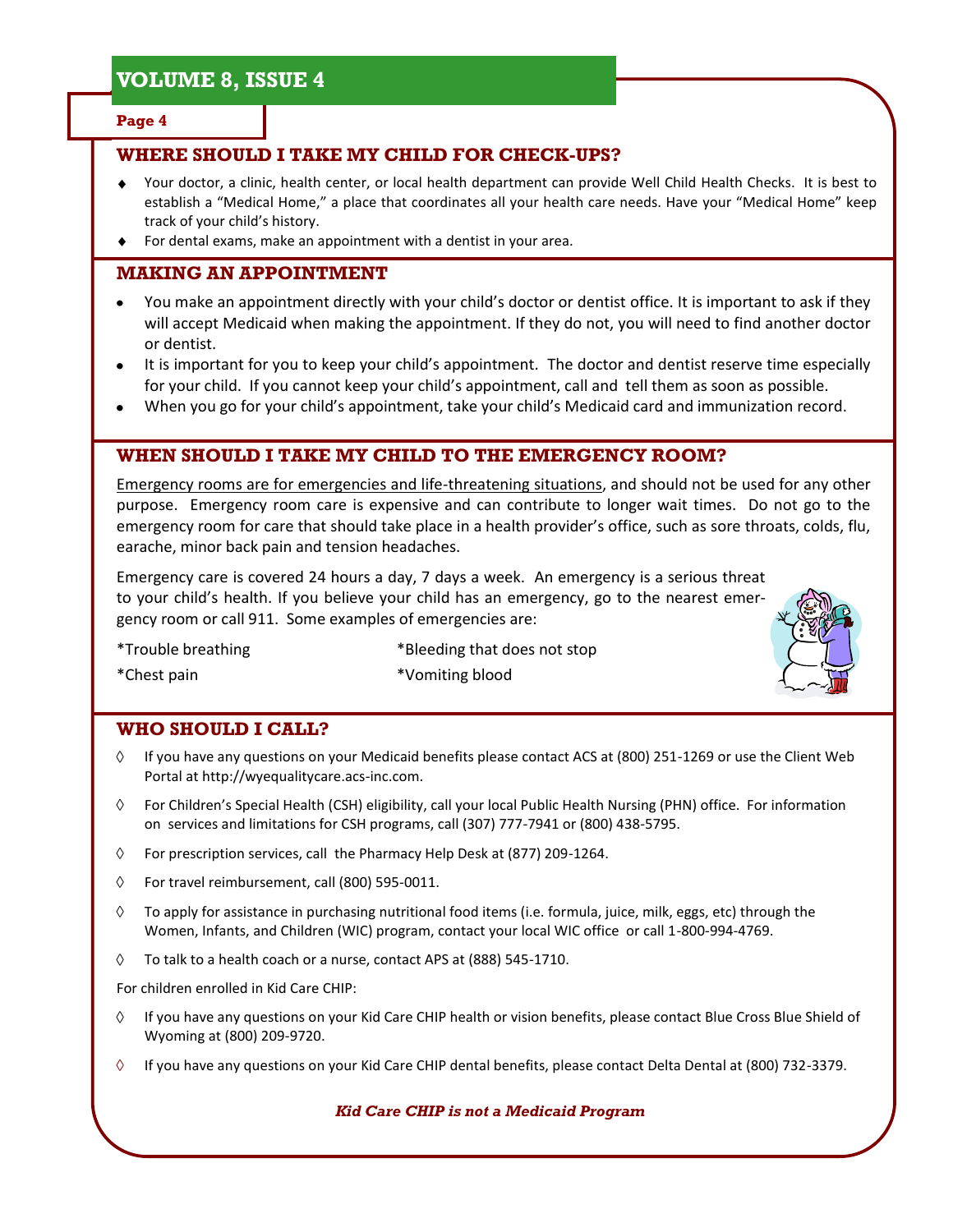**Page 5**

### **Emergency Travel Policy Reminder**

Transportation call center agents are required to document the appointment dates and times for each travel request. This information will assist in determining if overnight stays should be paid for by Medicaid.

Emergency Fund requests will be granted for \$100 or more in an emergency situation. Emergency Funds will not be given if the transportation reimbursement is less than \$100.

When a client requests emergency funds and the reimbursement amount is \$100 or more, the transportation call center agents are required to contact the provider to verify the appointment is scheduled. Once this verification has occurred the agents will notify the client's DFS office.

An emergency fund request is limited to one (1) per 30 days per client (not per family). Routine appointments or appointments that are weeks or months in the future are not eligible for emergency funds. Post travel payment is available for these routine or planned appointments.

If an overnight stay is necessary, the original hotel receipt must be mailed with the Travel Authorization Confirmation Packet or Emergency Travel Authorization Confirmation Packet.

All verifications must be the original documents (no copies or faxes) and must include client name, appointment date and time and must be signed by the physician, nurse, receptionist/biller, or office manager. Please keep a copy for your records. The only verification forms that will be accepted by the transportation call center will be the following:

- $\Diamond$ The original physician or facility's Super Bill given at the time of check-out.
- $\Diamond$ Verification information on doctor or facility letterhead.
- $\Diamond$ Verification information on the doctor or facility's tamper resistant Rx pad.

Providers will be contacted to verify attendance at appointments. If an appointment is not attended, notify the transportation call center immediately.

Transportation Call Center — 1-800-595-0011 Monday - Friday 9 am – 5 pm

Travel to a Psychiatric Residential Treatment Facility (PRTF):

- Must be authorized prior to travel.  $\Diamond$
- $\Diamond$ Must be for admit, discharge, or family therapy and must have Medicaid approval.
- $\Diamond$ Travel to therapy visits will only be reimbursed every other month.

### **Client Web Portal (http://wyequalitycare.acs-inc.com)**

Did you know that you can go online 24 hours a day and 7 days a week to:

- Check your Medicaid eligibility.
- Ask Medicaid questions regarding your benefits or covered services, etc.
- Request a replacement Medicaid client ID card.
- Make transportation requests when covered by your benefit plan. Some requests will need to continue to be made through the ACS Transportation Call Center.

**Note:** This website is secure and to gain access you must first register. On the Medicaid Home page under "Client" there are on-line instructions on how to complete the registration process. From the Client Home page go to "First time to the client secured portal?" and click on "Client Web Registration". You will need either the Medicaid client ID number or SSN (Social Security Number), date of birth and first and last name.

You do not need to register to:



Find a Wyoming Medicaid doctor, dentist, hospital or clinic in your area or specific town, city or state.

View the Medicaid Handbook, Frequently Asked Questions, newsletters and other client materials.

\*Acquire ACS and Medicaid contact information